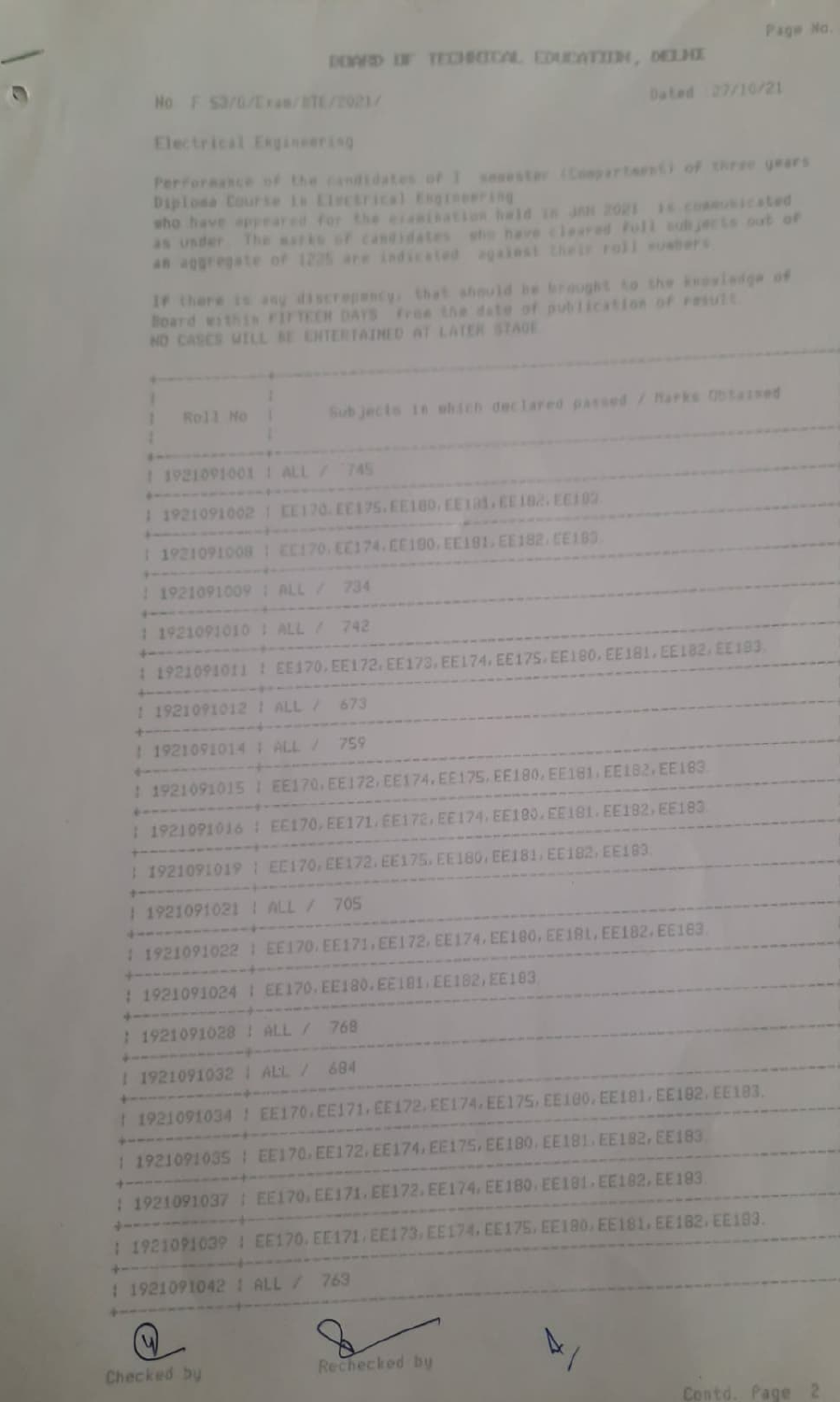Farge on A.

NOTE

1. Eligible candidates who have not how meteorol in my of the samper

| SUBJECT CODES I |                                  |
|-----------------|----------------------------------|
| Theories        |                                  |
|                 | EE170 Communication Techniques-D |
| <b>EE171</b>    | Applied Mathematics-I            |
| EE172           | Rpplied Chemistry                |
| EE173           | Applied Mechanics                |
| <b>EE174</b>    | Engineering Drawing-1            |
| <b>EE175</b>    | Elements of Civil Engineering    |

Practicals

| <b>EE180</b> |  | Applied Chemistry   |                               |
|--------------|--|---------------------|-------------------------------|
| <b>EE181</b> |  |                     | Elements of Civil Engineering |
| <b>EE182</b> |  | Applied Mechanics   |                               |
| EE183        |  | Workshop Practice-I |                               |

Forwarded to the Principal, Chhotu Ram Rural Institute of Technology. Kan A For information and necessary action.

M the Beautiful and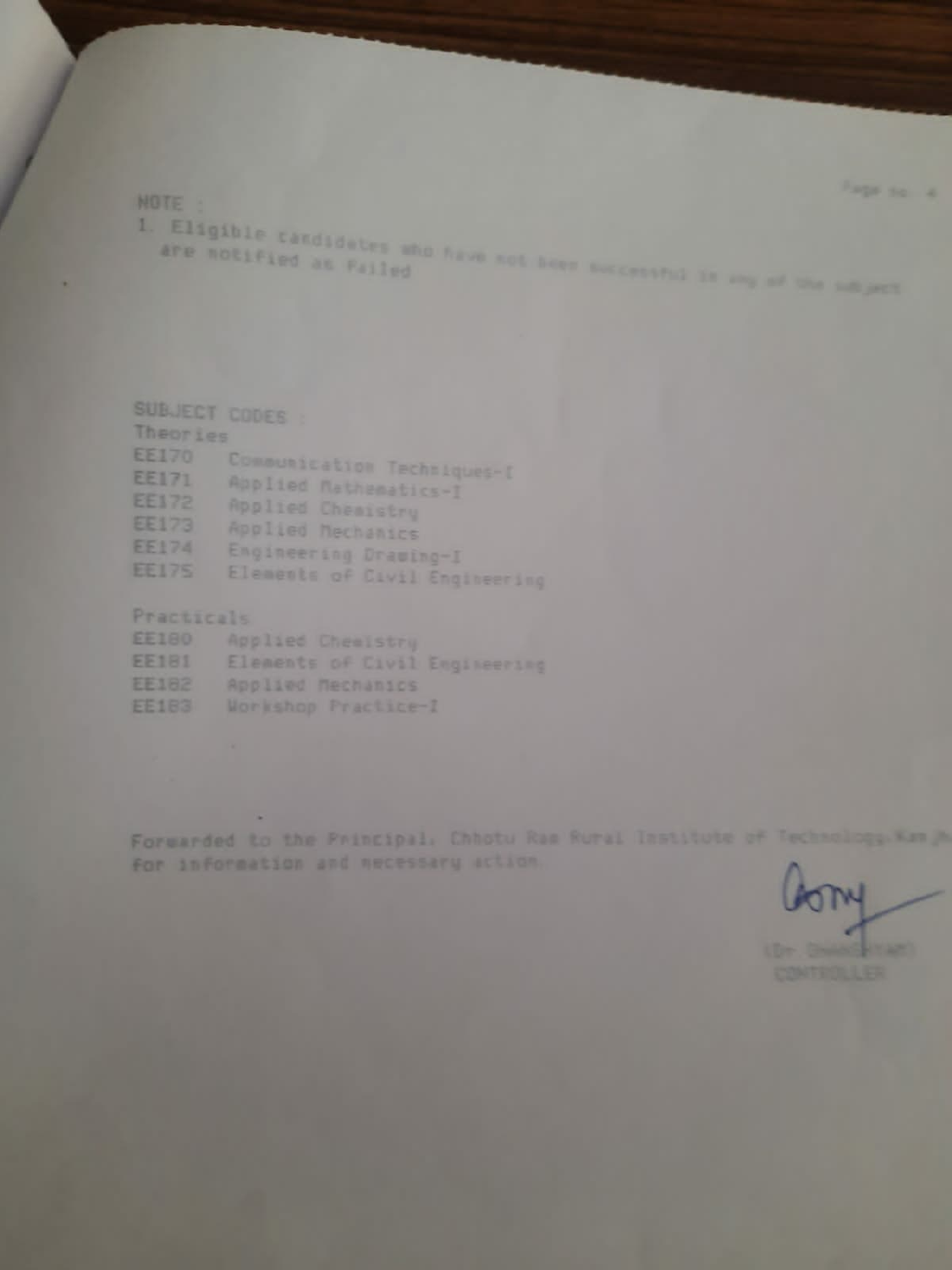| HAD JACKS 28 MILES GetTarne pussed / Marks COLAINed<br>Rull Mo<br>r<br>٠.             |
|---------------------------------------------------------------------------------------|
| 1 1921091043 1 13170 13171 13180 13181 13182 13180                                    |
| 2 1921091044 1 41170, EE171, EE173, CE1774, EE180, EE181, EE181, EE182                |
| 1 1921091045   EE170-EE171-EE172-EE173:EE140. EE101. EE142. EE143                     |
| E 1921071047   ER170, CES71, ER174, ER171, ILE (IN) ARTICLE ER102, ER103              |
| 1. 1921091048   KET70, LES72, EKI73, FEL74, KES75, KES95, KES81, KES82, KES82         |
| 2 1921091051 1 EE170, EE171, EK174, EE177, EE180, EE181, EE182, EE187                 |
| 1 1921091053   KE170 FE175 EE190 EE101 EE102 EE103                                    |
| 1 1921091055 [ ALL / 724                                                              |
| 1 1921091056   ALL / 689                                                              |
| 1 1921091057   EE170, CE172, EE174, EE175, EE180, CE101, EE182, CE181                 |
| 1 1921091060 ALL / 670                                                                |
| 1 1921091105 1 FR 170, EE 171, CE 173, EE 174, EE 175, EE 180, EE 181, EE 182, EE 187 |
| 1 1921091106   EE170, EE174, EE180, EE181, EE182, EE183,                              |
| 1 1921091107 1 ALL / 696                                                              |
| 1 1921091108   ALL / 845                                                              |
| 1 1921091109 J EE170, EE172, EE174, EE175, EE180, EE181, EE182, EE183                 |
| 1 1921091110   EE170, EE174, EE175, EE180, EE181, EE182, EE180                        |
| 1 1921091115   ALL / 731                                                              |
| 1 1921091116   EE170, EE172, EE174, EE175, EE180, EE181, EE182, EE183.                |
| 1 1921091117 1 EE170, EE171, EE173, EE174, EE175, EE180, EE181, EE182, EE183,         |
| I 1921091118   EE170, EE172, EE174, EE175, EE180, EE181, EE182, EE183.                |
| 1921091119   EE171, EE174, EE180, EE181, EE182, EE183.                                |
| 1921091123 1 EE170, EE180, EE181, EE182, EE183                                        |
| 1921091126   EE170, EE174, EE175, EE181, EE182, EE183                                 |
| 1921091127   EE170, EE171, EE174, EE174, EE180, EE181, EE182, EE183                   |
| 1921091128   EE170, EE173, EE174, EE175, EE180, EE181, EE182, EE183                   |
| 1921091129   EE170, EE171, EE175, EE180, EE181, EE182, EE183                          |